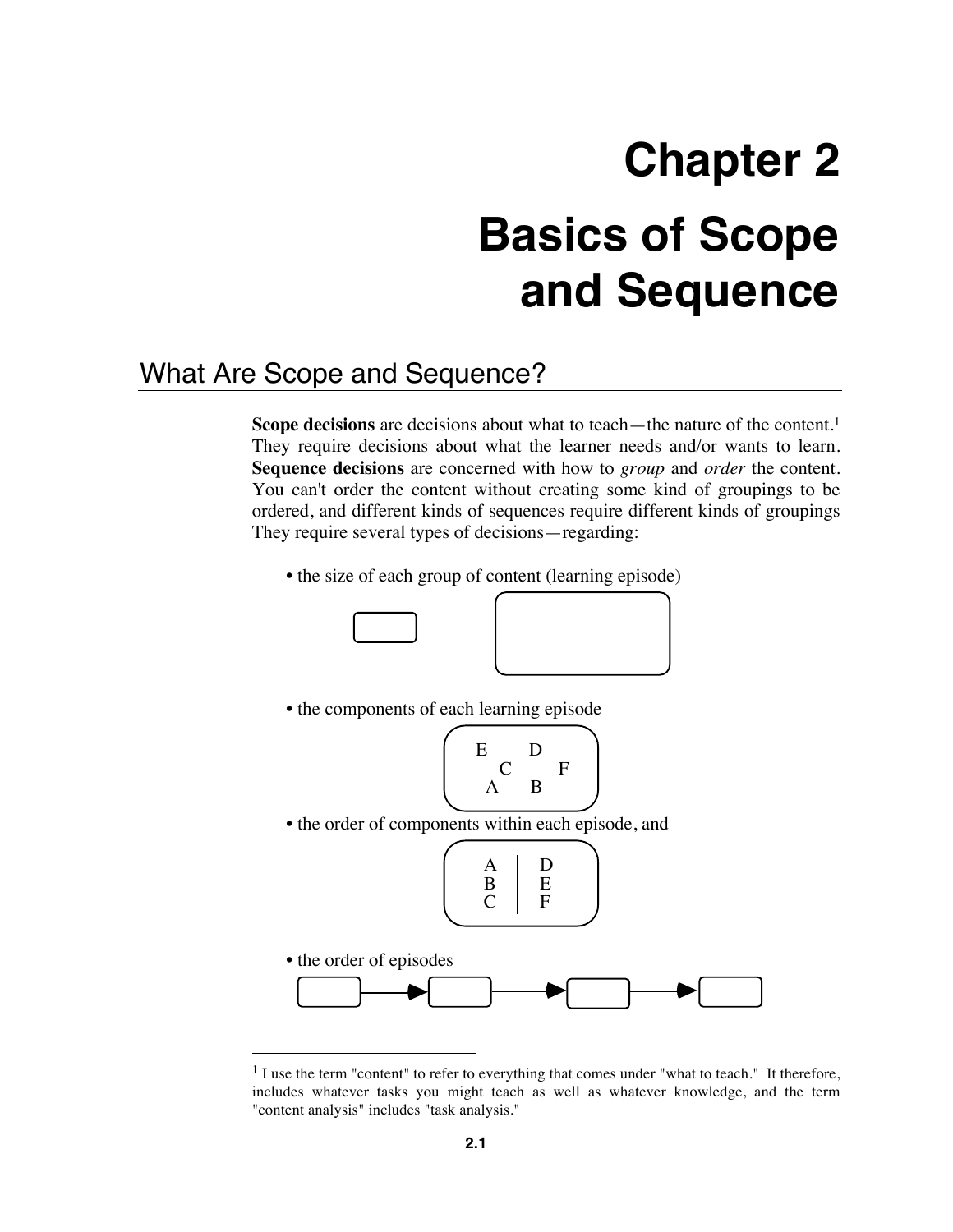—all of which influence the quality of the instruction: its effectiveness, efficiency, and appeal.

# Does Scope Make a Difference?

If you are in a training department for any of the three sectors (private, public, or nonprofit), the employees or customers need certain skills and knowledge to perform well. If you don't teach what they need, it doesn't matter how good the remaining aspects of the instruction are.

However, a k-12 or higher education context is very different in that needs are much less clear and depend largely on values. Furthermore, students have interests that may be unrelated to the values that the community and the parents hold. And the benefits of the instruction may not become apparent until many years later. All of these factors make it much more difficult to say whether scope makes a difference, or perhaps more accurately, what kinds of difference scope makes. Clearly, the differences scope makes will vary from one student to another and from one "stakeholder" to another in the educational system. (Stakeholders are all those who have a stake in the particular educational system, such as parents, employers, taxpayers, students, social service agencies, and so forth). But ask any student or any stakeholder whether "what is taught" makes a difference to them, and you are almost certain to get a resounding "Yes!"

## General Concerns for Deciding on Scope

So, if scope does make a difference, how can you make sure that you select the right content?

#### Training Contexts

For training contexts, the answer is fairly straightforward. You conduct a needs analysis. Much has been written elsewhere about how to conduct a needs analysis (see e.g., Kaufman & English, 1979; Kaufman, Rojas & Mayer, 1993: Rossett, 1987), so I will not say much about it here. But two points are worth emphasizing. First, your needs analysis can take a nonsystemic, partial systemic, or total systemic approach. The partial and total systemic approaches are two major alternatives for boxes 1.1 and 1.2 in the Indiana ISD Model on p. 2.

If you take a **nonsystemic approach**, you look for performance problems in the organization, and you try to design training solutions for those problems. You don't look beyond knowledge and skill deficiencies in the organization's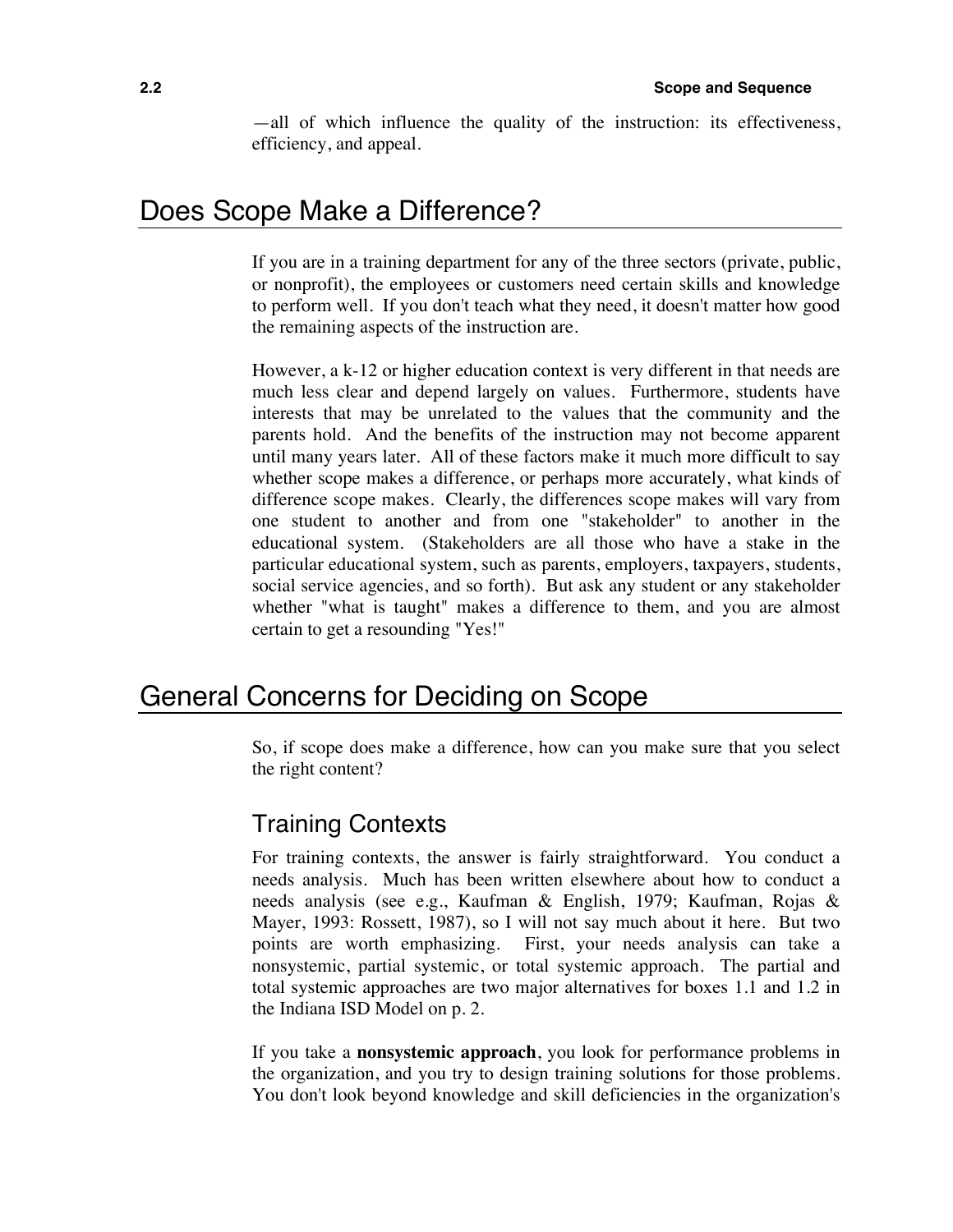#### **Chapter 2: Basics of Scope & Sequence 2.3**

employees or customers. (I use the term, "customers," in the broader sense of all those whom the organization serves.) The nonsystemic approach is not a wise approach.

If you take a **partial systemic approach**, you analyze *all* the causes of, and potential solutions to, the organization's performance problems, and you select the best set of options. This may include changes in the incentive systems, equipment, work organization, and management systems—as well as the knowledge and skills—of the employees or customers (again, defined very broadly).

If you take a **total systemic approach**, you will strive to be a "learning organization" (Senge, 1990), which means you will start by looking outside the organization to the relationships between the organization and its customers. How well is the organization meeting its customers' needs? How are their needs changing? Do they (or other potential customers) have other needs that are not being met well, to which you might be able to respond? The focus here is not so much on analyzing problems as analyzing opportunities. Once the needs and opportunities are identified, you analyze *all* the potential means of responding to them and select the best set of options. As with the partial systemic approach, this may include changes in the incentive systems, equipment, work organization, and management systems—as well as the knowledge and skills—of the employees or customers. But it also may include making changes in the goals or mission of the organization, as well as meeting its goals. In systems terms, this is called a "purpose-seeking" organization.

#### Education Contexts

For k-12 and higher education contexts, it is more difficult to make sure that you select the right content, for all the reasons outlined earlier:

- needs are much less clear
- needs depend largely on values
- students have interests of their own
- benefits may not become apparent until many years later.

But it is also possible to take either a systemic or a nonsystemic approach to selecting content (scope).

The **nonsystemic approach** entails responding to problems within the system, such as state curriculum guidelines, state achievement tests, and national textbooks. This approach does not consider the desires of parents, the needs or interests of students, or the needs of employers in any systematic way. It is a standardized, top-down approach to selecting content.

The **systemic approach** explores the needs of all those who have a stake in the educational system, including the students, parents, and other community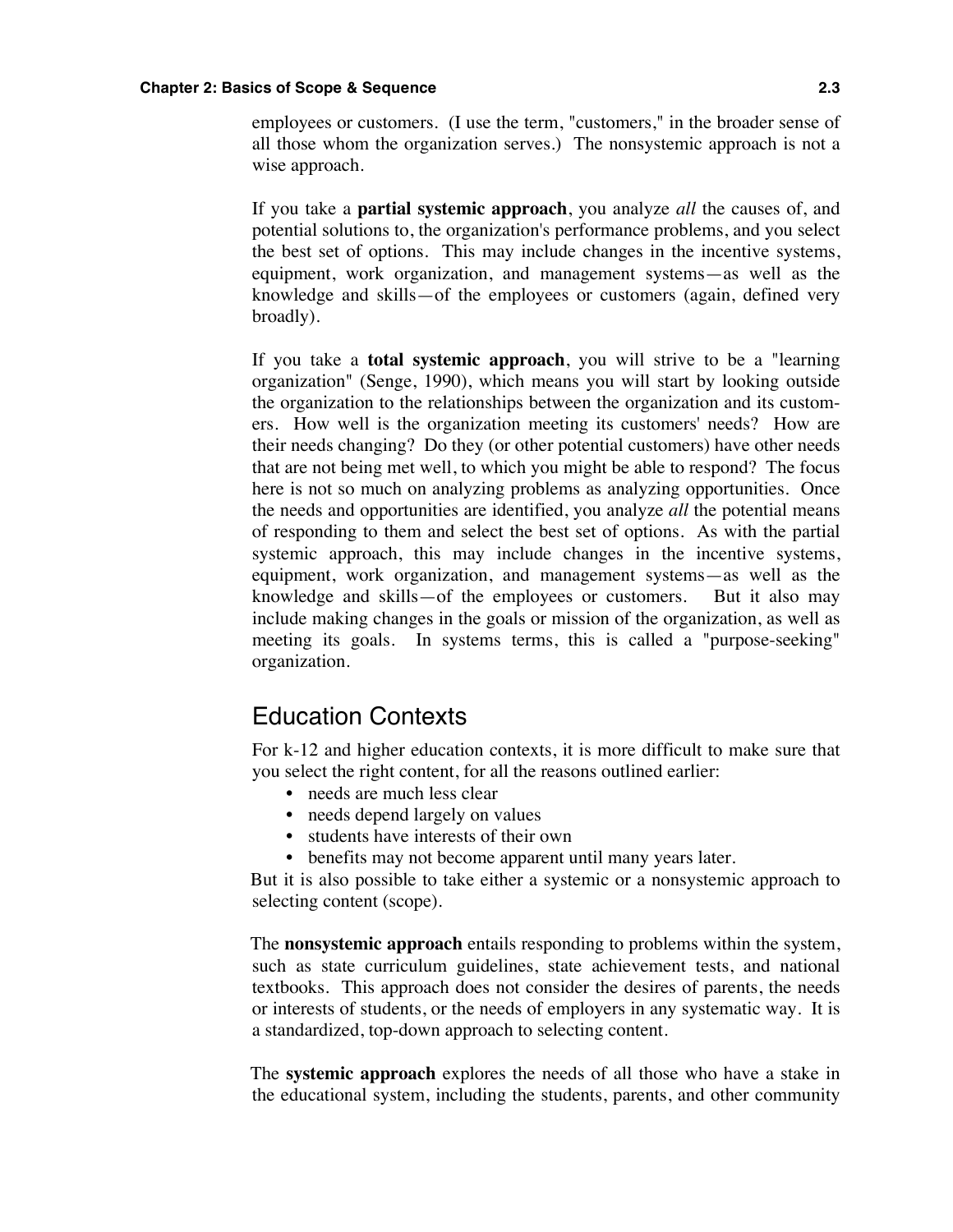members (such as employers, social service agencies, and other local organizations). Because of the likelihood of considerable differences of opinion about what should be taught, it is important to engage the diverse stakeholder groups in dialogue with each other, in which everyone tries to understand why each individual believes what they do, and through that process, for everyone's thinking to evolve in ways that help them to reach some consensus about content for all students to master. Involving all the stakeholders in the content selection process not only provides valuable input for selection decisions, but it also provides the stakeholders with a sense of ownership over their educational system.

Just as the business world has been evolving from standardization to customization, a systemic content selection process is likely to reveal that students should not learn *all* the same things. Osin and Lesgold (1997) talk about "defining a required common curriculum and supporting additional student choices" (p. 642). The Indiana Curriculum Advisory Council (1991) came to a similar conclusion, after much input from many stakeholder groups:

The intent of 21st Century Schooling is to invent schools which give each child access to the conditions which make possible learning achievement to the limits of individual ability. ... Required will be a 180 degree shift in Indiana's educational policy: from a narrow, rigid focus on covering isolated content, to a sensitive, responsive focus on each student. (p. 1)

Technology is evolving to the point where we can create flexible, computerbased, learning tools that students can use—while they are learning—to create or modify their own instruction. Furthermore, with team-based learning, different teams can pursue different interests, with the teacher assuming the role of a coach or guide steering the teams to appropriate resources, many of which utilize advanced technologies. This means that students will be able to make decisions about what to learn (and even about how to learn it) while the instruction is in progress.

Therefore, much of the content selection that is now done by a teacher (or curriculum committee) for a whole "batch" of learners well ahead of the actual instruction could soon be done during the instruction as multimedia systems (and the teacher) continuously collect information from individual learners and/or small teams of learners and use that information to present an array of sound alternatives to the student(s), both about what to learn next and how to learn it. The learner's decisions will, in all likelihood, be tempered by collaborative input from the teacher and parents. However, I would hasten to reemphasize that there will likely be some content that the stakeholders will believe all students should learn (or that students with certain interests should learn), and the stakeholder-based selection process outlined a few paragraphs earlier should be used to make that decision.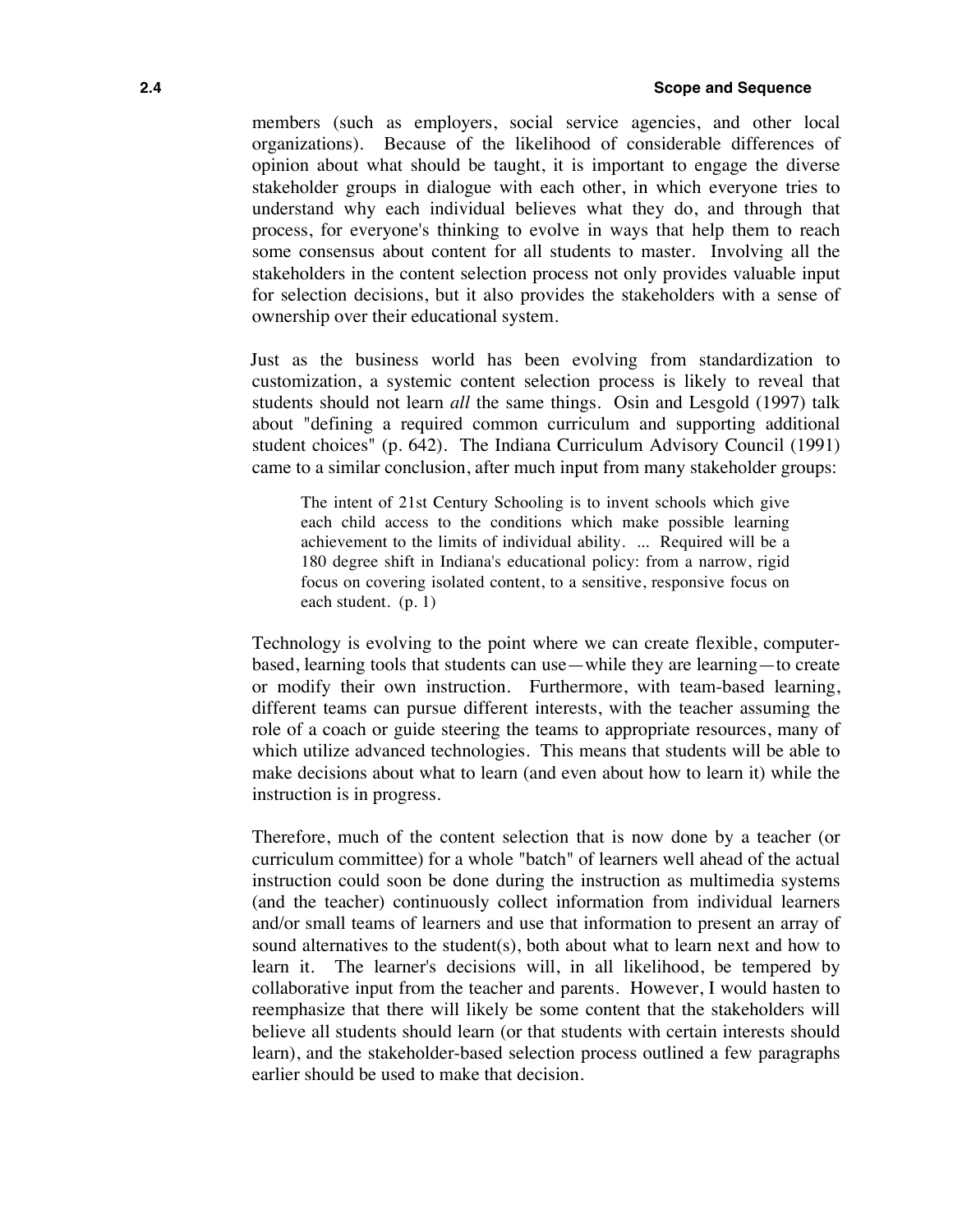# Does Sequencing Make a Difference?

This is a very common type of question to ask, but it is the wrong type! The issue, as with most instructional strategies, is not whether it makes a difference, but when it makes a difference and when it doesn't. The impact of sequencing depends upon two major factors: the strength of relationships among the topics and the size of the course of instruction.

Sequencing is only important when there is a strong **relationship among the topics** of the course. If a course is composed of several unrelated topics, such as word processing, computer graphics, and electronic spreadsheets, the order for teaching the topics is not likely to make any difference, because there are no important relationships among the topics. On the other hand, when there is a strong relationship, the sequence used will influence how well both the relationship and content are learned. For example, there is an important relationship between the analysis and design phases in the ISD process. Some sequences take a fragmented approach that makes it difficult to learn the relationship and understand the content, whereas other sequences facilitate such learning.

Second, if there is a strong relationship among the topics, then as the **size of the course** increases, so does the importance of sequencing. When the content requires more than about one hour to learn, sequencing is likely to begin to make a significant difference in the learners' ability to master it, because most learners will have a difficult time organizing so much content logically and meaningfully if it is poorly sequenced. However, when the content to be learned is minimal (e.g., less than about 1 hour), the human mind can compensate for weaknesses in the sequence.

# Types of Sequencing Strategies

#### Relationships Are the Key

The importance of relationships is twofold. As was just mentioned, if no relationships exist, then sequencing doesn't matter. But the second is that each method of sequencing is based upon a **single type of relationship**. For instance, a historical sequence is based upon the chronological relationship—a sequence is devised that follows the actual sequence of events. A procedural sequence, the most common pattern of sequencing in training, is based upon the relationship of "order of performance" of the steps in the procedure. A hierarchical sequence is based upon the relationship of learning prerequisites among the various skills and subskills that comprise a task. And the "simplifying conditions" sequence (described later) is based upon the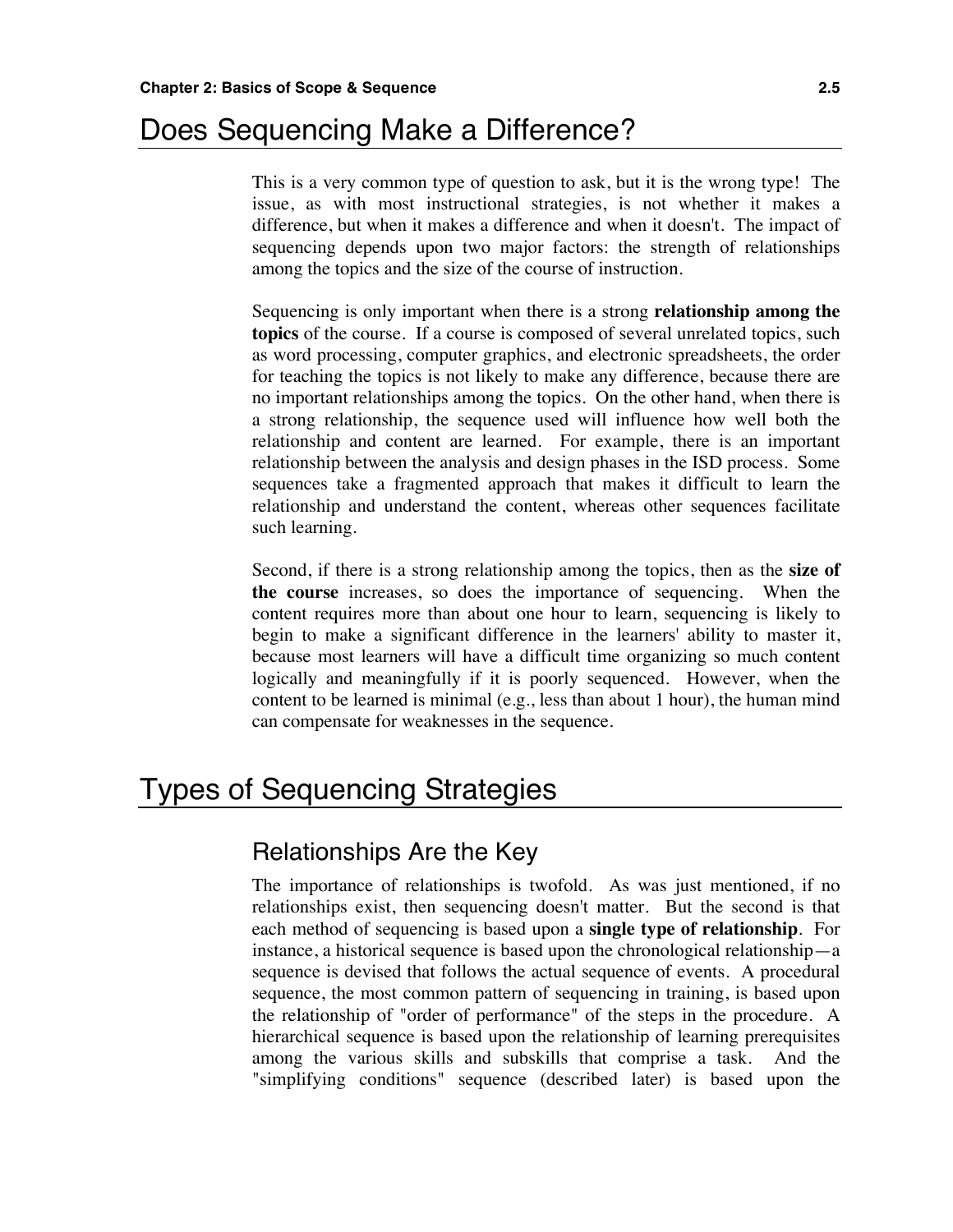relationship of the degree of complexity of different versions of a complex task.

Furthermore, when a number of topics need to be taught, two basic patterns of sequencing can be used that are fundamentally different: topical and spiral (see Figure 2.1).



## Topical Sequencing

In topical sequencing, a topic (or task) is taught to whatever depth of understanding (or competence) is required, before moving to the next one. There are both advantages and disadvantages of topical sequencing. Learners can concentrate on one topic (or task) for in-depth learning without frequently skipping to new topics. And hands-on materials and other resources are all used in one block of time, rather than being used at different points scattered over several months or a year. However, once the class (or team or individual) moves on to a new topic (or task), the first one can easily be forgotten. And the learners don't gain a perception of what the whole **subject domain** is like until they reach the end of the course (or curriculum). The weaknesses of topical sequencing can be compensated for, to some extent, by incorporating tactics for overview, review, and synthesis.

### Spiral Sequencing

In spiral sequencing, the learners master a topic (or task) gradually in several passes. The learner learns the basics of one topic (or task), then another, and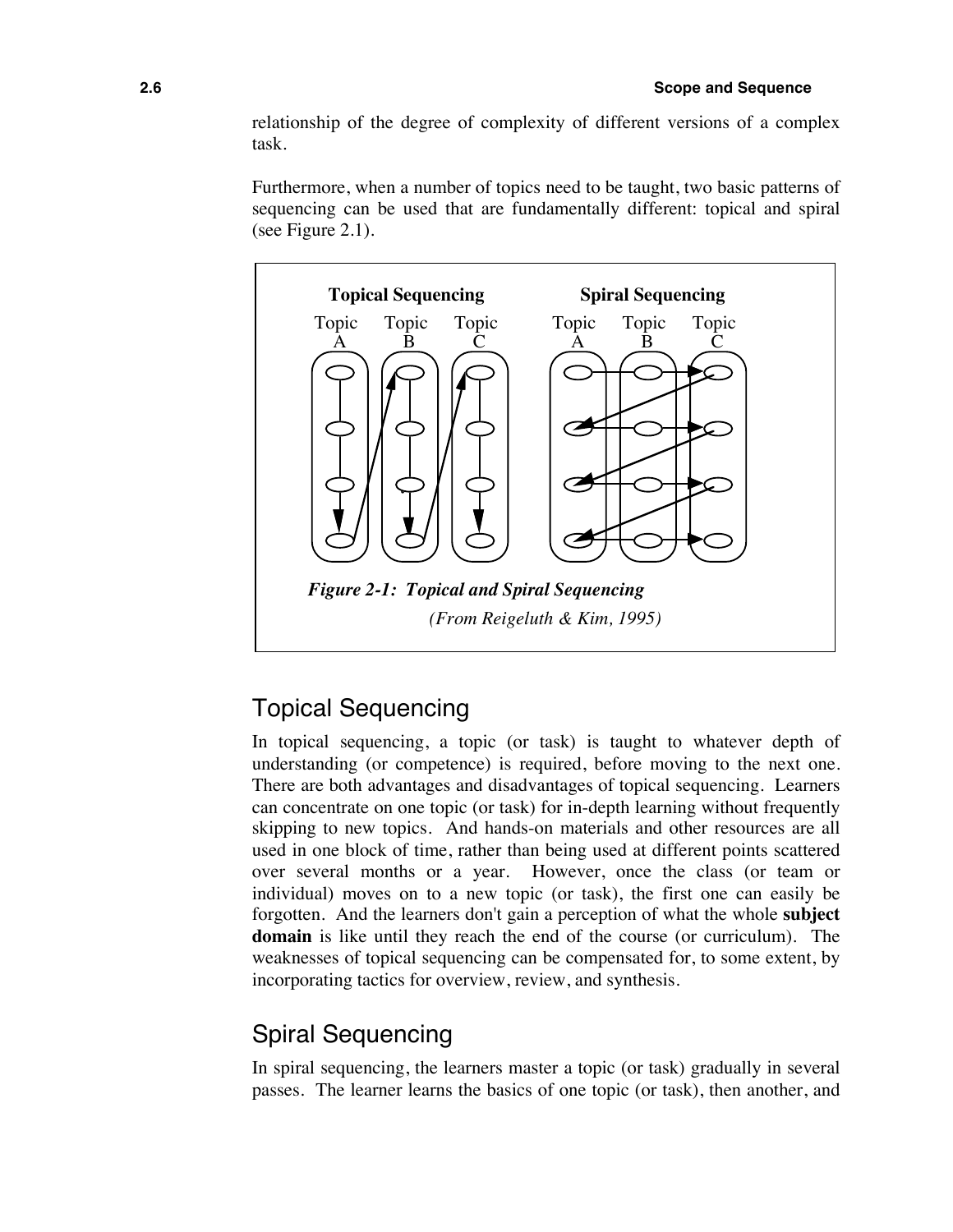#### **Chapter 2: Basics of Scope & Sequence 2.7**

another, and so on, before she or he returns to learn each topic in greater depth. The learner spirals back through all the topics (or tasks), learning each one in greater depth with each pass, until the necessary depth is reached for all of them.

The main advantage of spiral sequencing is its built-in synthesis and review. The interrelationships among topics (or tasks) may be learned more easily using the spiral approach because it allows similar aspects of the various topics (or tasks) to be learned close in time to each other. Furthermore, cycling back to learn an earlier topic (or task) in greater depth provides a periodic review of the earlier one. On the other hand, the main disadvantage of spiral sequencing is disruption. Once a particular topic (or task) has been started, learners get into a particular frame of mind (schema). Frequently switching disrupts the learners' thought development. In addition, switching may disrupt the efficient management of material resources needed as you progress from one topic (or task) to the next.

#### Which One Is Best?

Again, this is a very common type of question, but the wrong type of question! The issue is not which pattern of sequencing is best, but when is each best. Furthermore, in reality neither topical nor spiral sequencing exists in a pure form. In an extreme case, spiral sequencing could entail presenting only one sentence on each topic (or task) before spiraling back to make another pass on a deeper level. The real issue lies in how deep a slice a teacher or learner makes on one topic (or task) before going on to another. Rather than thinking of spiral and topical sequencing as two separate categories, it is useful to think of them as the two end-points on a continuum. The instructional designer's (or learner's) decision, then, is where on the continuum to be for any given training program or curriculum.

# General Guidelines for Sequencing

The following are some guidelines and principles for sequencing, organized by the order in which decisions need to be made.

### Is Sequencing Important?

Decide whether or not sequencing is likely to make a difference (Box 2.2 on p. 2). To make this decision, you need to analyze the amount of content and the degree of relationship among elements of the content (Box 2.1 on p. 2). If you are teaching a small amount of content (less than about 1 hour of instruction), or you are teaching unrelated topics, then sequencing is not likely to make a difference, and you can skip the rest of these guidelines and just use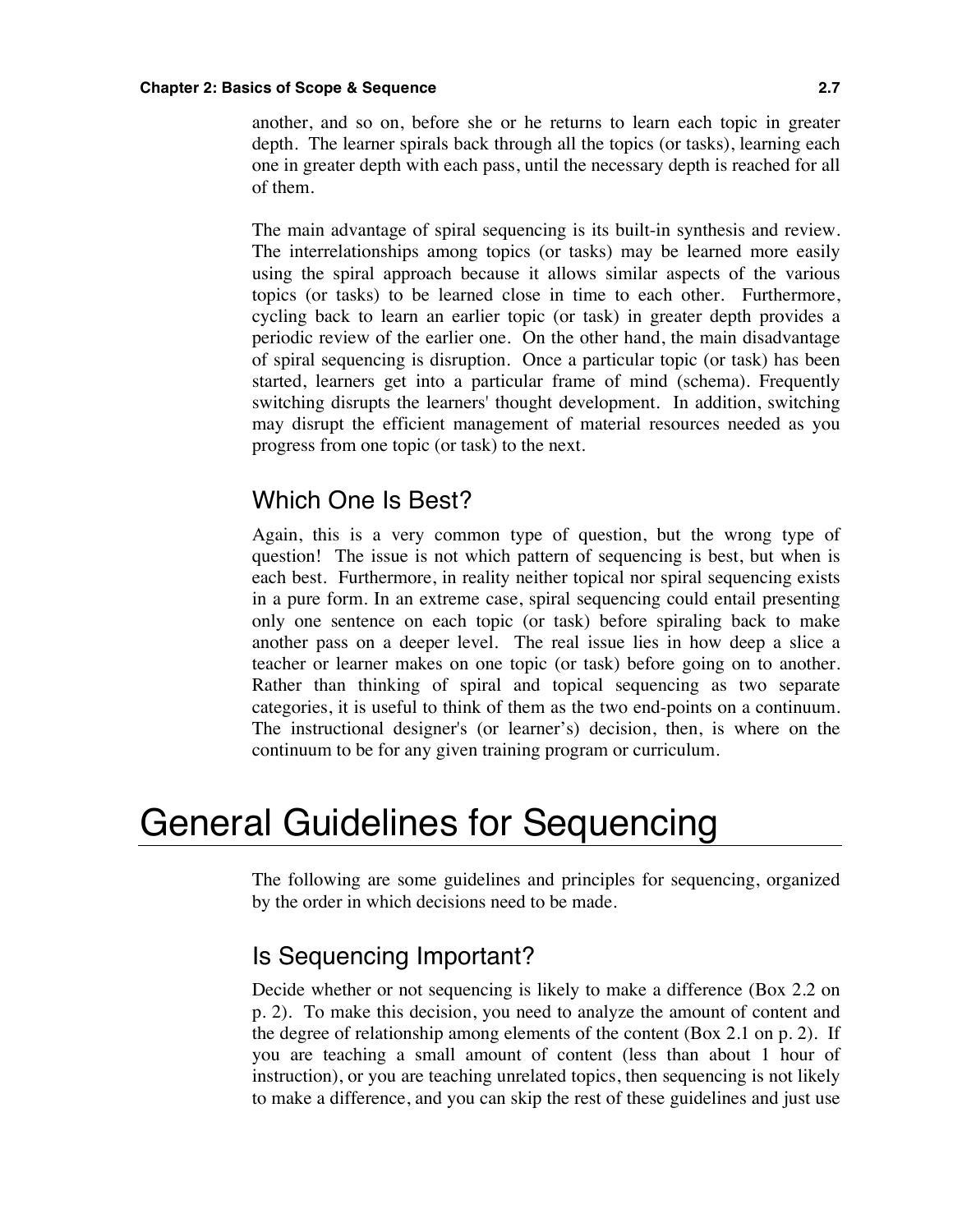your common sense. Be sure to include in the decision-making process the major people who will be implementing the instruction (Box 2.4). Once you have made the decision, evaluate it by consulting more than one person who is experienced in teaching this content (or task) (Box 2.3). They may be the same people you included in the activity for Box 2.4.

#### What Kind of Sequence?

If sequencing is likely to make a difference, then you need to decide what kind of sequence to use (e.g., procedural, hierarchical, simplifying conditions, or elaboration). To make this decision, you need to analyze the nature of the content (Box 2.1). Again, you should include experienced instructors and other end-users in the decision-making process (Boxes 2.4 and 2.3, respectively). Chapter 3 addresses considerations for making this decision.

### Design the Scope and Sequence

Once you have decided on the kind of sequence to use, then you need to apply the corresponding scope and sequence methodology to the content (Box 2.2). To do this, you need to perform the appropriate type of content (or task) analysis [e.g., the procedural sequence requires procedural analysis (see Chapter 4), the hierarchical sequence requires learning prerequisite analysis (see Chapter 5), and so forth] (Box 2.1). The process of conducting the content analysis yields decisions simultaneously about what content to teach (scope), how to cluster it into learning episodes (grouping), and what order to teach those learning episodes (sequence). The following are some general principles that can facilitate making these decisions.

The first factor to consider for sequencing is the **size of each learning episode** (set of related knowledge and skills). If the learning episode is too big, the learners may forget the early instruction before they have had a chance to review and synthesize what they have just learned. On the other hand, if the learning episode is too small, it will fragment the instruction. The size of each learning episode should also be influenced by the time constraints (if any) of the instructional situation (Box 2.1). For example, if you are constrained to 2-hour blocks of time for teaching, then each learning episode should contain two hours worth of instructional content (or multiples of 2). Again, you should include end-users and other stakeholders in the decisionmaking process (Box 2.4), and have experienced instructors evaluate the resulting sequence (Box 2.3).

Second, in addition to considering the size of each learning episode, the **components of each learning episode** should be considered. The components should be selected based on the relationships among learning episodes that you wish to utilize for your sequence. If you use a procedural sequence, you should include in a learning episode all those steps (and only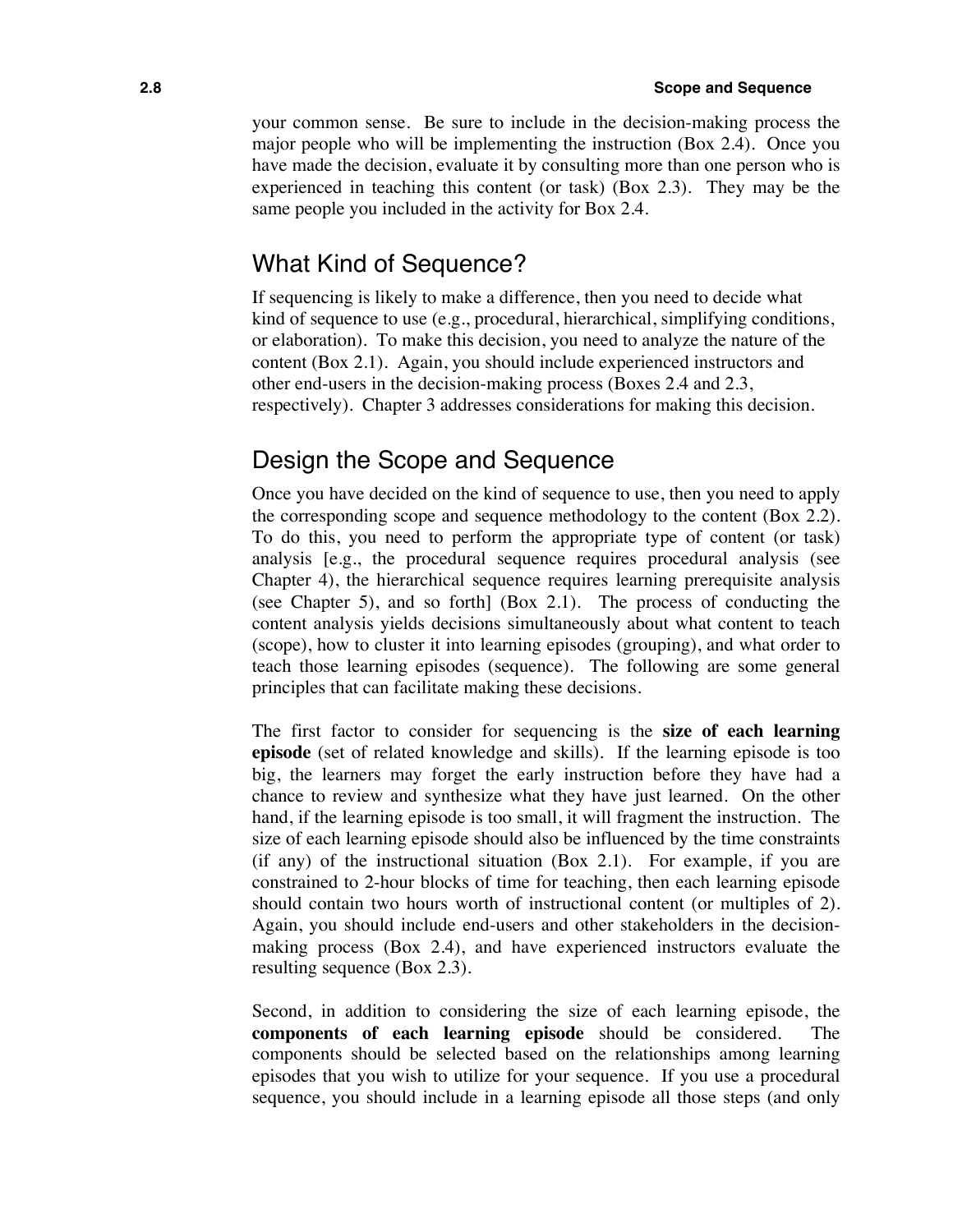#### **Chapter 2: Basics of Scope & Sequence 2.9**

those steps) that are performed in the same period of time. If you use a hierarchical sequence, you should include in a learning episode only those skills that are prerequisites for the same skill (or set of skills).

Third, the **order of learning episodes** should be considered. Presenting too much complexity too soon or presenting the learning episodes in an illogical order will discourage the learner, slow down the learning process, and reduce the chances of mastery of the topic (or task). The order of learning episodes will also depend on the relationship chosen. If you choose a procedural sequence, each set of steps (which constitutes a learning episode) should be taught in the order in which it is performed by an expert.

#### Design the Within-Episode Sequences

Once you have finalized the content for your learning episodes and sequenced the learning episodes, you need to sequence the content within each learning episode (Box 2.2). Sequencing of such elements as prerequisites and relevant information, understandings, and attitudes can influence the quality of the instruction. For example, if you teach nothing but the prerequisite skills (which are less interesting) in the first half of the learning episode, learners may become bored and give up before they taste the real flavor of the topic (or task); and they may forget the earlier ones before they have an opportunity to use them.

A variety of principles of sequencing are likely to be relevant here, such as "Teach prerequisites immediately prior to when they are needed" and "Teach understanding before efficient procedures." Each of those principles of sequencing requires a different type of analysis of the content (Box 2.1). And, of course, you should include end-users and other stakeholders in the decision-making process (Box 2.4), and have experienced instructors evaluate the resulting within-learning episode sequences (Box 2.3). Chapters 4-7 address considerations for making these decisions.

The components of each learning episode and the order of learning episodes are strongly interrelated. The order of learning episodes will be influenced by the components of the learning episodes. Therefore, the order of learning episodes should be selected by first determining which **relationship(s)** should be emphasized and therefore the components each learning episode should have. Chapter 3 will provide some guidance for making this decision.